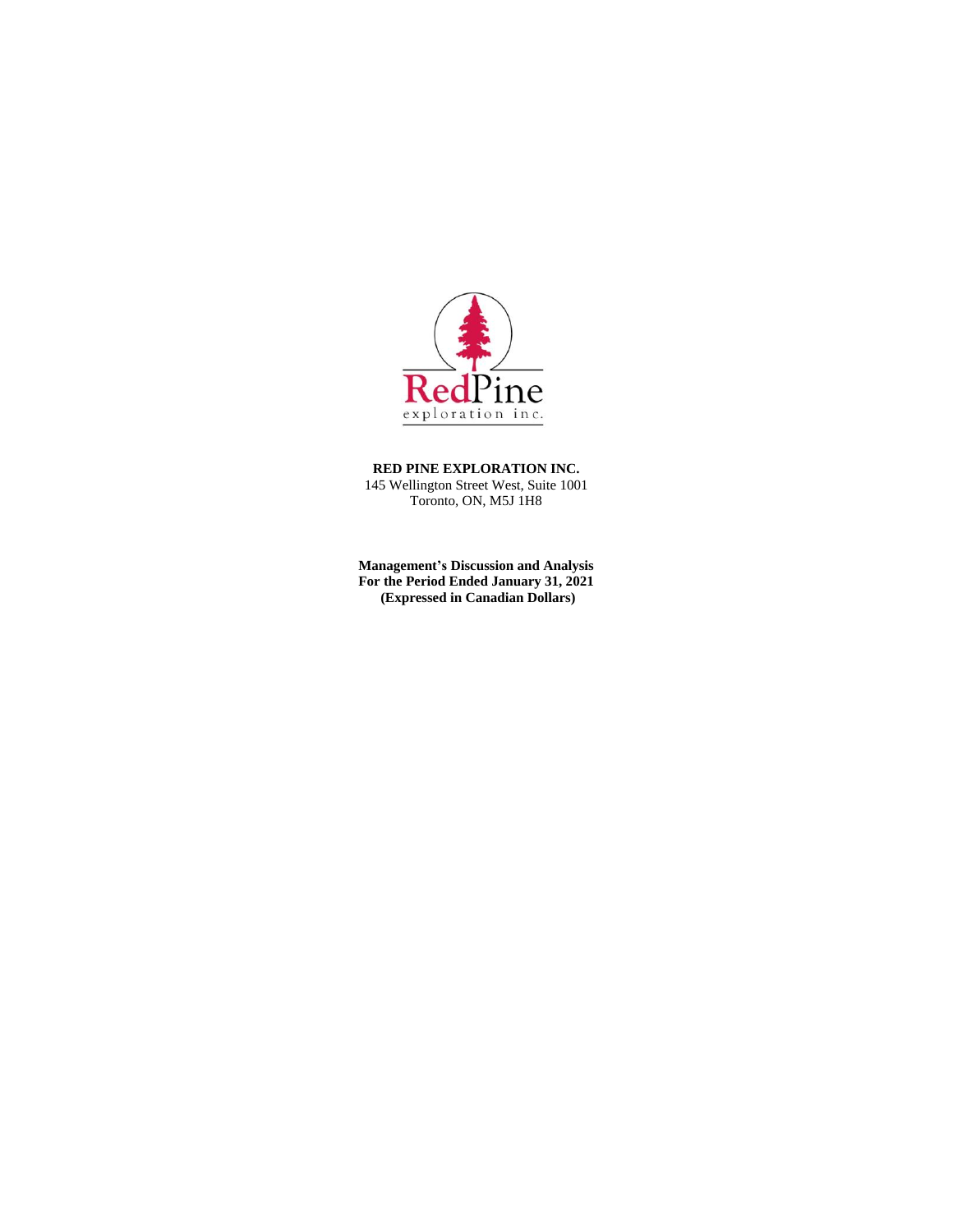## **INTRODUCTION**

This Management's Discussion and Analysis ("MD&A") of Red Pine Exploration Inc. (the "Company", "Red Pine", "we" or "our") is intended to enable readers to view the Company's performance, financial condition and future prospects through management's eyes and to provide material information to readers that may not be fully reflected in the financial statements.

This MD&A is intended to supplement and should be read in conjunction with the Condensed Interim Consolidated Financial Statements for the period ended January 31, 2021 and the Audited Consolidated Financial Statements and the notes thereto for the year ended July 31, 2020. All financial information in this MD&A has been prepared in accordance with International Financial Reporting Standards ("**IFRS**"). All amounts presented in this MD&A are in Canadian dollars unless otherwise indicated.

Additional information relating to our company is available on SEDAR at www.sedar.com and on the company website at www.redpineexp.com.

This MD&A is dated, and the information contained herein is presented as at March 30, 2021.

### **CAUTIONARY STATEMENT ON FORWARD LOOKING STATEMENTS**

This MD&A contains forward-looking information and statements (collectively, "forward-looking statements") within the meaning of applicable Canadian securities legislation, concerning the business, operations and financial performance and condition of Red Pine Exploration Inc. Forward-looking statements include, but are not limited to, statements with respect to the estimation of commodity prices, mineral reserves and resources, the realization of mineral reserve estimates, capital and exploration expenditures, costs and timing of the exploration and development of mineral deposits, the success of exploration activities, permitting time lines, currency exchange rate fluctuations, requirements for additional capital, government regulation of mining activities, environmental risks, unanticipated reclamation expenses, title disputes or claims and limitations on insurance coverage. Generally, these forward-looking statements can be identified by the use of forward-looking terminology such as "plans", "expects" or "does not expect", "is expected", "budget", "scheduled", "estimates", "forecasts", "intends", "anticipates" or "does not anticipate", or "believes", or variations of such words and phrases or state that certain actions, events or results "may", "could", "would", "might" or "will be taken", "occur" or "be achieved" or the negative connotations thereof. All such forwardlooking statements are based on the opinions and estimates of the relevant management as of the date such statements are made and are subject to important risk factors and uncertainties, many of which are beyond the Company's ability to control or predict.

Forward-looking statements are necessarily based on estimates and assumptions that are inherently subject to known and unknown risks, uncertainties and other factors that may cause the actual results, level of activity, performance or achievements of the Company to be materially different from those expressed or implied by such forward-looking statements, including but not limited to: risks and uncertainties relating to, among other things, changes in commodity prices, currency fluctuation, financing, unanticipated reserve and resource grades, infrastructure, results of exploration activities, cost overruns, availability of materials and equipment, timeliness of government approvals, taxation, political risk and related economic risk and unanticipated environmental impact on operations as well as other risks and uncertainties described under *Risks and Uncertainties* section of this MD&A for additional disclosures.

Although the Company has attempted to identify important factors that would cause actual results to differ materially from those contained in forward-looking statements, there may be other factors that cause results not to be as anticipated, estimated, or intended. There can be no assurance that such statements will prove to be accurate, as actual results and future events could differ materially from those anticipated in such statements. All of the forward-looking statements contained on this MD&A are qualified by these cautionary statements. Readers should not place undue reliance on forward-looking statements. Forward-looking statements are provided for the purpose of providing information about management's current expectations and plans and allowing investors and other to get a better understanding of the Company's operating environment. The Company expressly disclaims any intention or obligation to update or revise any forward-looking statements whether as a result of new information, events or otherwise, except in accordance with applicable securities laws.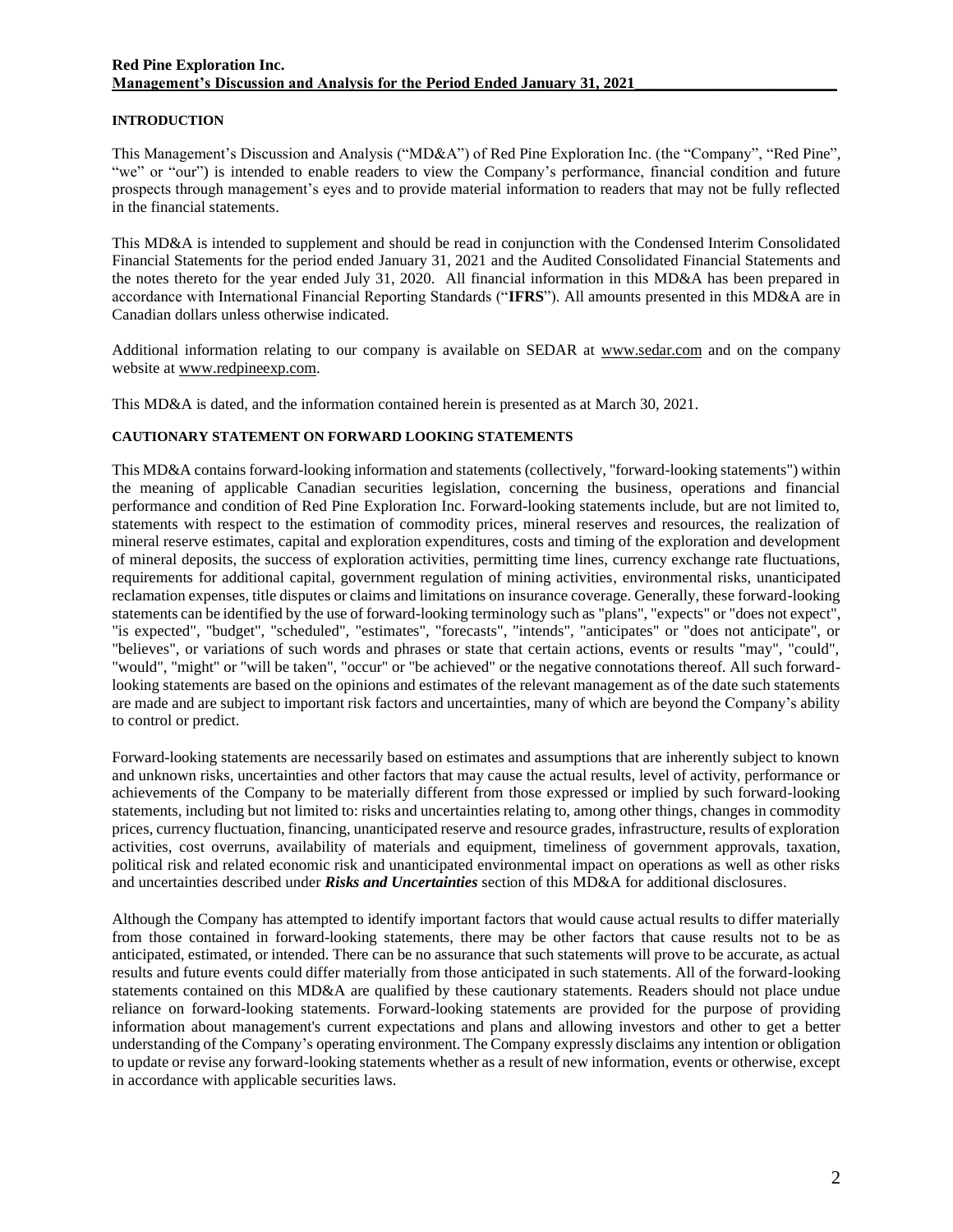#### **QUALIFIED PERSON**

Quentin Yarie, P.Geo, the Company's President and Chief Executive Officer is the Qualified Person, as defined by NI 43-101, who has reviewed and approved the technical information disclosed in this MD&A.

#### **CORE BUSINESS AND OBJECTIVES**

Red Pine is a publicly listed corporation (TSXV: RPX) incorporated under the laws of Ontario and has a fiscal yearend of July 31. Our principal business is the acquisition, exploration, and development of mineral properties with a particular focus on gold exploration projects located in northern Ontario.

The long-term business objectives of the Company are to:

- 1. acquire mineral properties it considers prospective to strengthen its portfolio of properties,
- 2. advance the geological knowledge of its mineral properties through successive exploration programs,
- 3. Advance the mineral properties value, and
- 4. if deemed advantageous, dispose of its mineral properties

On March 30, 2021, Red Pine Exploration Inc., completed a consolidation of the Wawa Gold Project through a definitive securities purchase agreement with the holders of the partnership interests in Citabar Limited Partnership. As a result, Red Pine now holds a 100% ownership interest in the Wawa Gold Project located near Wawa, Ontario. Total aggregate consideration for the transaction was \$12.6 million in cash and the set-off of approximately \$1.1 million in amounts owed by Citabar to Red Pine. Please see "Subsequent Events".

As part of the 100% consolidation of the Wawa Gold Project, the Company's previous joint venture partners retain a 2% net smelter return royalty on production from the Wawa Gold Project, of which 1.5% of the 2% NSR is subject to a buyback for a total cost of \$1.75 million.

Our mineral properties are currently in the exploration stage and we do not operate any mines. We have not generated operating revenues or paid dividends since inception and are unlikely to do so in the immediate future. Our continued operations are dependent upon the ability of the Company to obtain financing through the proceeds of securities subscriptions for the continued exploration of its mineral properties. We have not yet determined through a feasibility study whether any of our mineral properties contain mineralization that is economically recoverable.

The value of an exploration property is highly dependent upon the discovery of economically recoverable mineralization, the long-term preservation of the Company's ownership interest in the underlying mineral property, the ability of the Company to obtain the necessary funding to complete sufficient exploration activities on the property, and the prospects of any future profitable production therefrom, or alternatively upon the Company's ability to dispose of its property interests on an advantageous basis.

Risk factors that must be considered in achieving the Company's business objectives include the risk that exploration activities may not result in the discovery of minerals or definition of any mineral resources or reserves, that significant expenses could be required to define mineral reserves, that environmental, land title and competitive issues may prevent the development of any mineral reserves, and that the Company may fail to generate adequate funding to development mineral reserves.

The Company accepts the risks which are inherent to mineral exploration programs and the exposure to the cyclical nature of mineral prices. The Company relies on the geological and industry expertise of its Toronto-based management team and engages sub-contractors to complete certain aspects of its exploration programs.

Our executive offices are situated at 1001-145 Wellington Street West, Toronto, Ontario, M5J 1H8 and our website is [www.redpineexp.com](http://www.redpineexp.com/) (which is expressly not incorporated by reference into this filing).

As of January 31, 2021, the Company had 1 employee in addition to the President & Chief Executive Officer and the Chief Financial Officer. Certain professional, administrative and geological services are provided to the Company by independent contractors, including corporations and/or individuals who may be officers or directors of Red Pine. No assurance can be given that qualified employees can be retained by Red Pine when necessary.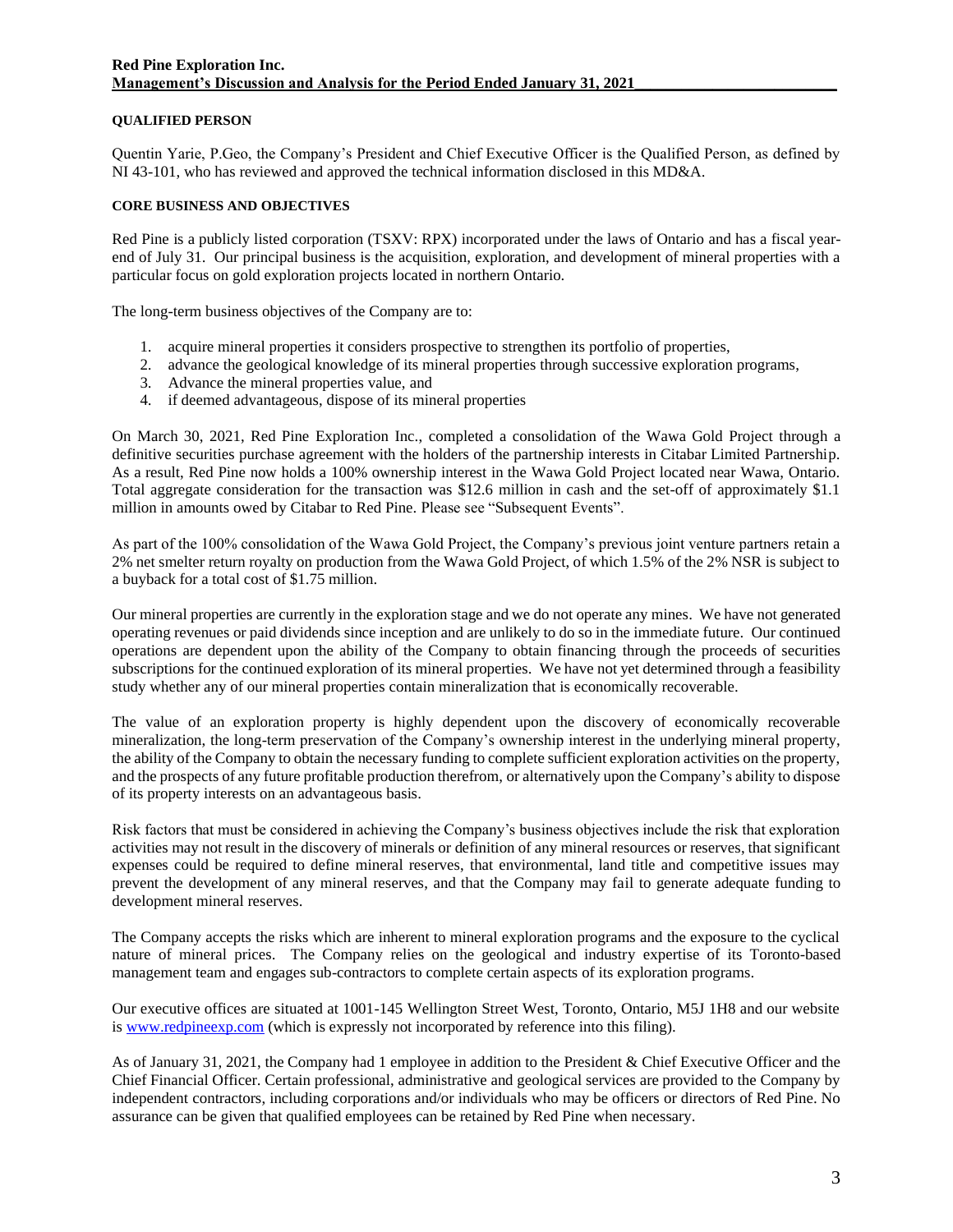# **Red Pine Exploration Inc. Management's Discussion and Analysis for the Period Ended January 31, 2021\_\_\_\_\_\_\_\_\_\_\_\_\_\_\_\_\_\_\_\_\_\_\_\_\_\_**

Effective March 15, 2021 the Company completed a one (1) new for every ten (10) old consolidation (10:1) of its Common Shares. There will be no name change in conjunction with the Consolidation. The Corporation will continue to trade under the symbol "RPX" on the TSXVE (the "TSXVE"). The new ISIN number for the Consolidated Shares is CA75686Y7028 and the new CUSIP number is 75686Y702. There were 477,222,387 Common Shares outstanding; after giving effect to the Consolidation there will be approximately 47,722,239 Common Shares outstanding.

See the *Risks and Uncertainties* section of this MD&A for additional risk disclosures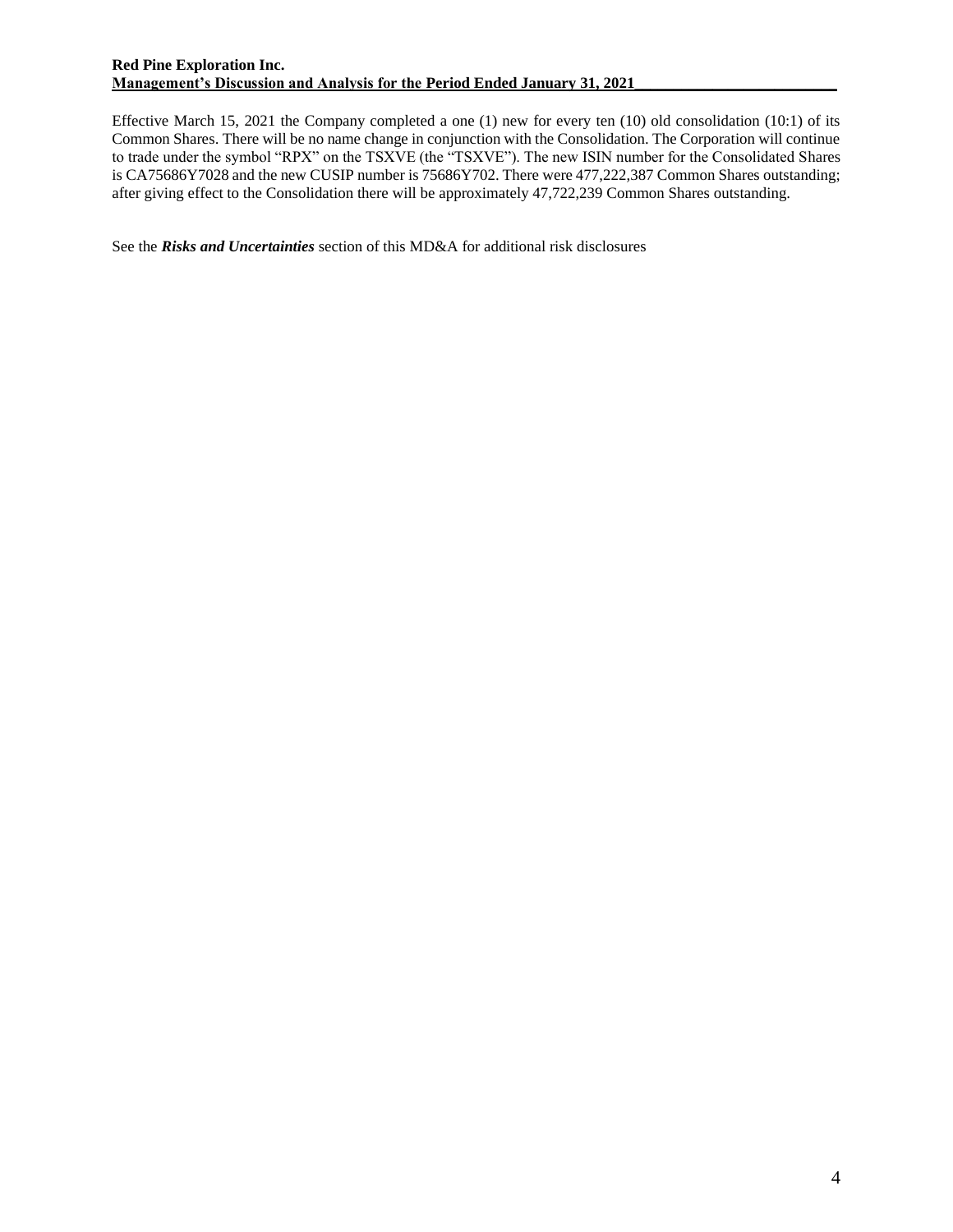# **EXPLORATION PROPERTIES - DESCRIPTION**

### **Wawa Gold Project**

As at January 31, 2020, the Wawa Gold property consisted of 34 unpatented and mining claims and 164 patented and leased mining claims totaling 5,582 contiguous hectares and hosts several past producing mines. The project area is located approximately 2 kilometres east of the Town of Wawa in northern Ontario.

On March 30, 2021, Red Pine Exploration Inc., completed a consolidation of the Wawa Gold Project through a definitive securities purchase agreement with the holders of the partnership interests in Citabar Limited Partnership. As a result, Red Pine now holds a 100% ownership interest in the Wawa Gold Project located near Wawa, Ontario.

As part of the 100% consolidation of the Wawa Gold Project, the Company's previous joint venture partners retain a 2% net smelter return royalty on production from the Wawa Gold Project, of which 1.5% of the 2% NSR is subject to a buyback for a total cost of \$1.75 million.

# **Cayenne Property**

The Cayenne property consisted of 4 cell claims (70.1 ha) and 1 lease (62.67 ha) in Genoa Township located approximately 110 kilometers southwest of Timmins, Ontario. The Company owns 100% of the property.

### **Algoma-Talisman Property**

The Company has a 100% interest in an MRO patented land package covering approximately 65 square kilometers of fee simple patented mineral rights in Coppell and Newton Townships of the Porcupine Mining Division of Northern Ontario located approximately 110 km southwest of Timmins, Ontario.

#### **Mortimer Property**

The Company has a 100% interest in a block of 22 cell claims covering approximately 284.77 ha in the Dore Township approximately 110 km southwest of Timmins, Ontario. The previous owners retain NSRs ranging between 0.2% and 2% on certain claims and the Company has the option to purchase a portion of these NSRs for various cash payments as specified in the original purchase agreements.

### **Fern Elizabeth Property**

The Company has a 100% interest in 55 cell claims covering 1,075 hectares located approximately 10 km northwest of Atikokan, Ontario.

### **Rand Garrison**

The Company has a 100% interest in 22 cell claims covering 277 hectares located approximately 46 kilometers west of Matheson and 50 kilometers north of Kirkland Lake

### **Net Smelter Royalties**

The Company retains a 1.5% Net Smelter Return ("NSR") on approximately 75 square kilometers of claims 20 km east of Goldcorp's Borden Gold project near Chapleau, Ontario. The underlying property package was sold to Probe Mines Ltd. in November 2012.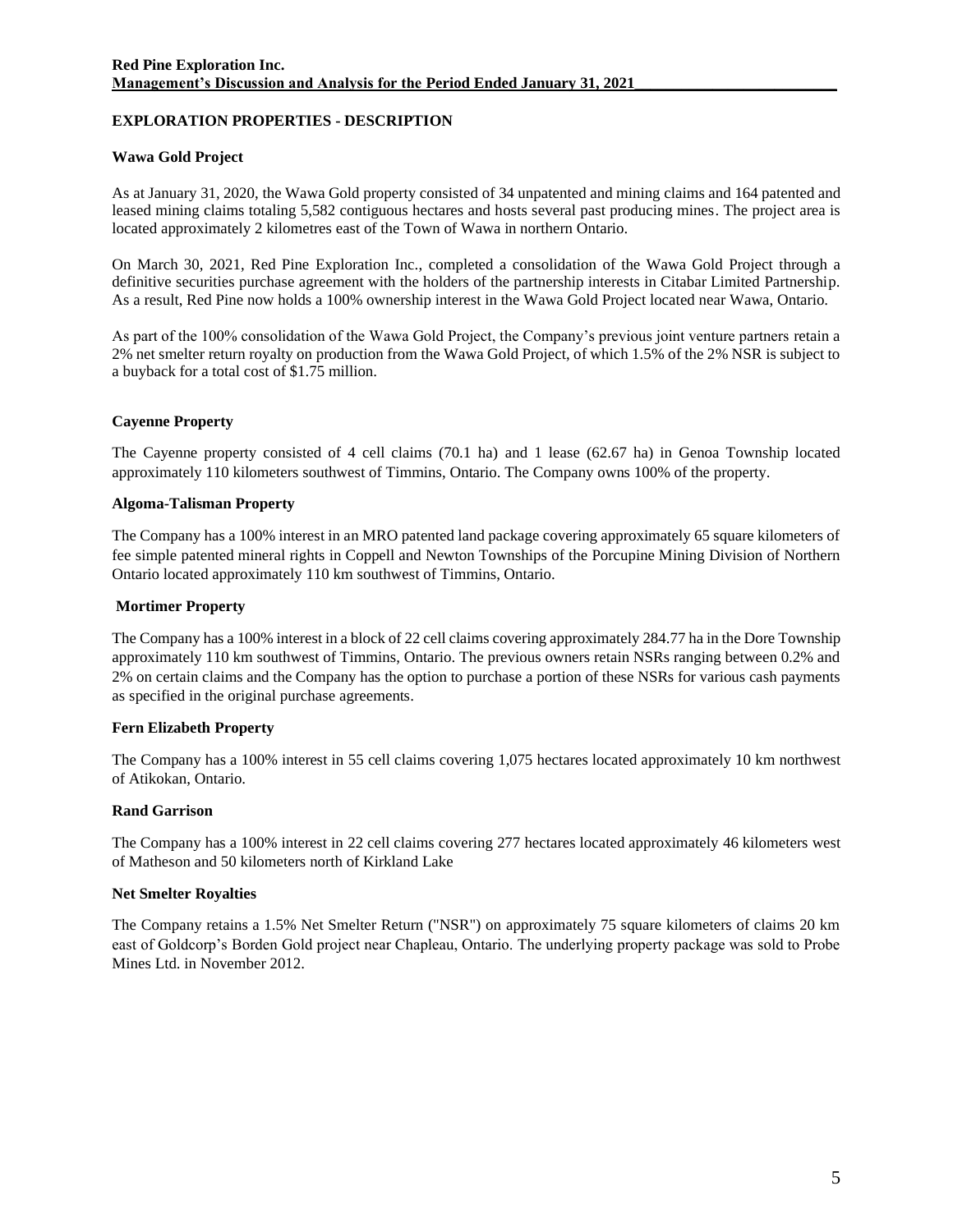# **EXPLORATION AND EVALUATION ACTIVITIES**

During the period ended January 31, 2020, the Company's exploration activities have focused on the Wawa Gold Project. The Company's exploration activities have been nominal and primarily included maintaining the property in good standing. Since signing of the definitive agreement to purchase the minority interest of the Wawa gold project on February 23, 2021, the Company has been focused on planning and mobilization activities to initiate an exploration program including a drill program anticipated to start on or around April 1, 2021.

The 2020 drilling program was designed to: 1) expand gold mineralization in the down-dip and down-plunge extensions of the Surluga Deposit in the Jubilee Shear Zone beyond the footprint of the current resource, 2) expand gold mineralization in the Hornblende Shear Zone, adjoining and parallel to Surluga and 3) test the Jubilee Shear Zone extension south of the Parkhill Fault.

The results from the summer program were announced on October 15, 2020. The 2020 drilling program has extended the Surluga Deposit by approximately 300 metres down-dip to a total depth of approximately 600 metres and discovered what could be a new higher-grade zone in the shear structure. The plan going forward is that with additional drilling, the mineralized zones identified beneath the Surluga Deposit could potentially increase the current mineral resource. The visual indicators and the higher-grade gold assays ( $>$  3 g/t) intersected in SD-20-293 suggest that the intensity of alteration and quartz veining associated with gold mineralization increases with depth. This defines a new promising exploration target for Red Pine as the Company continues to expand the Surluga Deposit."

The exploration strategy is to increase and quantify the gold resource on the property. This is being done through continued exploration and delineation intended to increase the Company's understanding of the gold bearing mineralization. Over the past 12 months, Red Pine drilled 5,300 meters and 73,895 meters of drilling being completed on the project as of July 31, 2020 and finalized the sampling of 42,000 metres of historic core that was never sampled by previous operators of the project (initiated in February 2016). Mechanized stripping and channel sampling were completed on the Cooper Shear System, Grace Deformation Zone and the southern extension of the Jubilee Shear Zone. Drilling is now completed for the year.

Golder Associates completed a resource estimate, effective May 31, 2019 for the Wawa Gold Project. The Mineral Resource estimate for the Wawa Gold Project was evaluated for an underground mining scenario and is reported at a 2.7 g/t cut-off within a 2 g/t envelope, and now stands at 1,307,000 tonnes at 5.47 g/t for 230,000 ounces gold in the Indicated category and 2,716,000 tonnes at 5.39 g/t for 471,000 ounces gold in the Inferred category.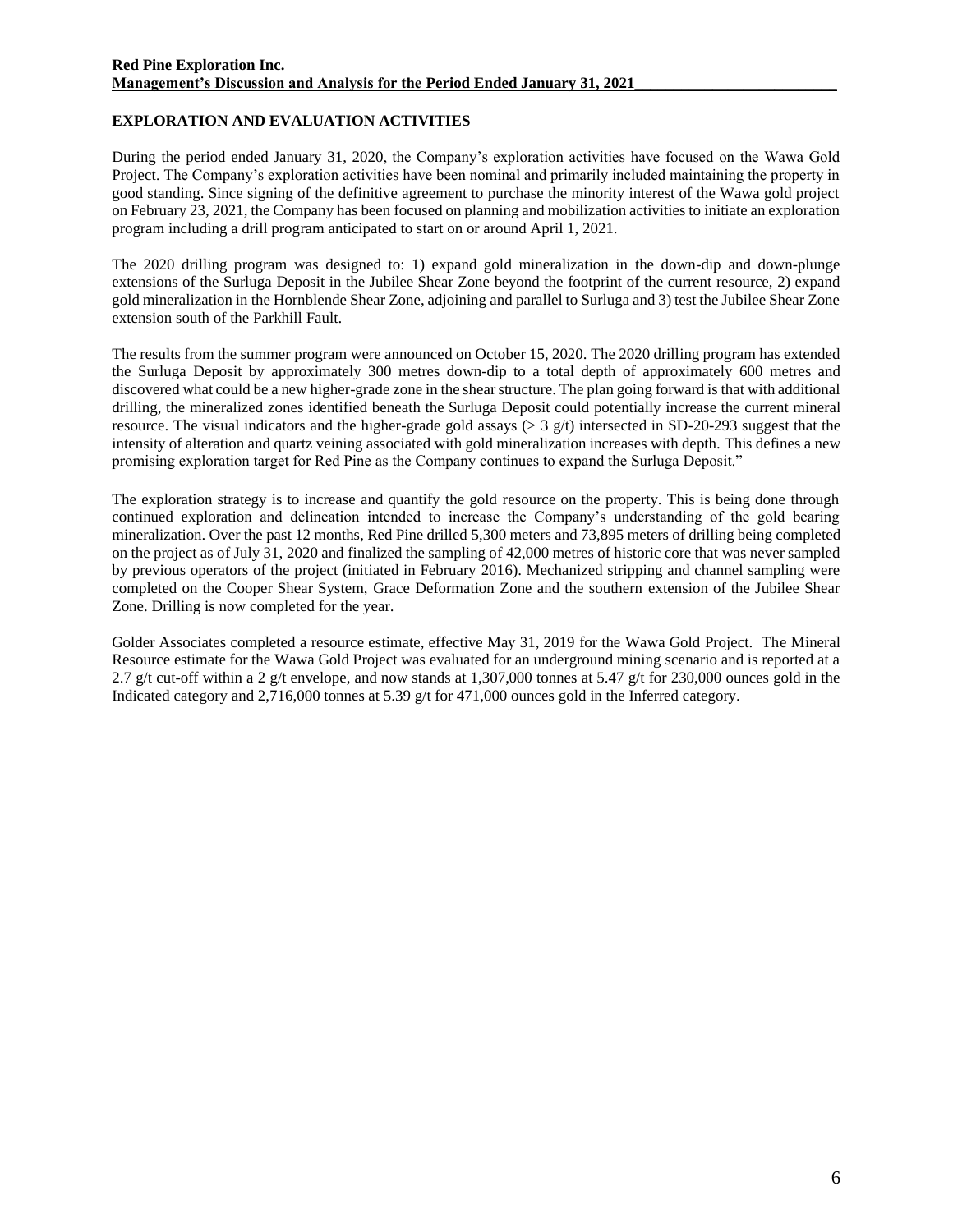### **EXPLORATION AND EVALUATION EXPENDITURES**

The Company has ownership interests in the several exploration projects. The Wawa Gold Project is the primary focus of exploration.

The following table summarizes the cumulative exploration and evaluation expenditures the Company has incurred on its mineral properties. The Wawa Gold property expenditures includes all amounts incurred by the joint-venture prior to any prorated recovery from the joint-venture partners.

|                                   |                           | Cavenne         | Other             |                         |
|-----------------------------------|---------------------------|-----------------|-------------------|-------------------------|
|                                   | <b>Wawa Gold Property</b> | <b>Property</b> | <b>Properties</b> | <b>Total Properties</b> |
|                                   |                           |                 |                   |                         |
| <b>Balance July 31, 2019</b>      | 40,400,986                | 6,137,686       | 8,482,174         | 55,020,846              |
| Property Acquisiton Costs         |                           |                 |                   |                         |
| <b>Exploration Expenditures</b>   | 1,558,466                 |                 |                   | 1,558,466               |
| <b>Balance - January 31, 2020</b> | 41,959,452                | 6,137,686       | 8,482,174         | 56,579,312              |
| <b>Property Acquisiton Costs</b>  | 223.947                   |                 |                   | 223.947                 |
| <b>Exploration Expenditures</b>   | 1,280,387                 |                 |                   | 1,280,387               |
| <b>Balance – July 31, 2020</b>    | 43,463,786                | 6,137,686       | 8,482,174         | 58,083,646              |
| Property Acquisiton Costs         |                           |                 |                   |                         |
| <b>Exploration Expenditures</b>   | 566,054                   |                 |                   | 566,054                 |
| Balance – January 31, 2021        | 44.029.840                | 6.137.686       | 8.482.174         | 58,649,700              |

During the six-month period ended January 31, 2021:

- a) The Company incurred total acquisition, exploration and evaluation expenditures of \$566,054 on the Wawa Gold property for the six-month period ended January 31, 2021 (2020: \$1,558,466).
- **b)** During the period ended January 31, 2021, the Company's joint venture partner on the Wawa Gold Project, Citibar L.P. ("Citibar") did not participate in its share of contributions and did not participate up to the point of the Company having a 100% interest in the project effective March 30, 2021.

### **FUTURE OUTLOOK AND PLAN**

The Wawa Gold Project exploration program is designed to both expand and increase confidence in the existing inferred and indicated gold resources. The drilling, trenching and mapping programs are expected to continue to yield significant advancements in the status of the identified resources. The Company is focused on efficient, rapid exploitation and plans to increase the size of the deposits. Results and plans for the Wawa Gold Project are discussed in further detail in the section titled Exploration and Evaluation Activities.

With the acquisition of the remaining interest held by Citabar, Red Pine can now fully benefit from the results of our ongoing exploration and delineation of both the Surluga and Minto deposits as well as other prospective gold targets.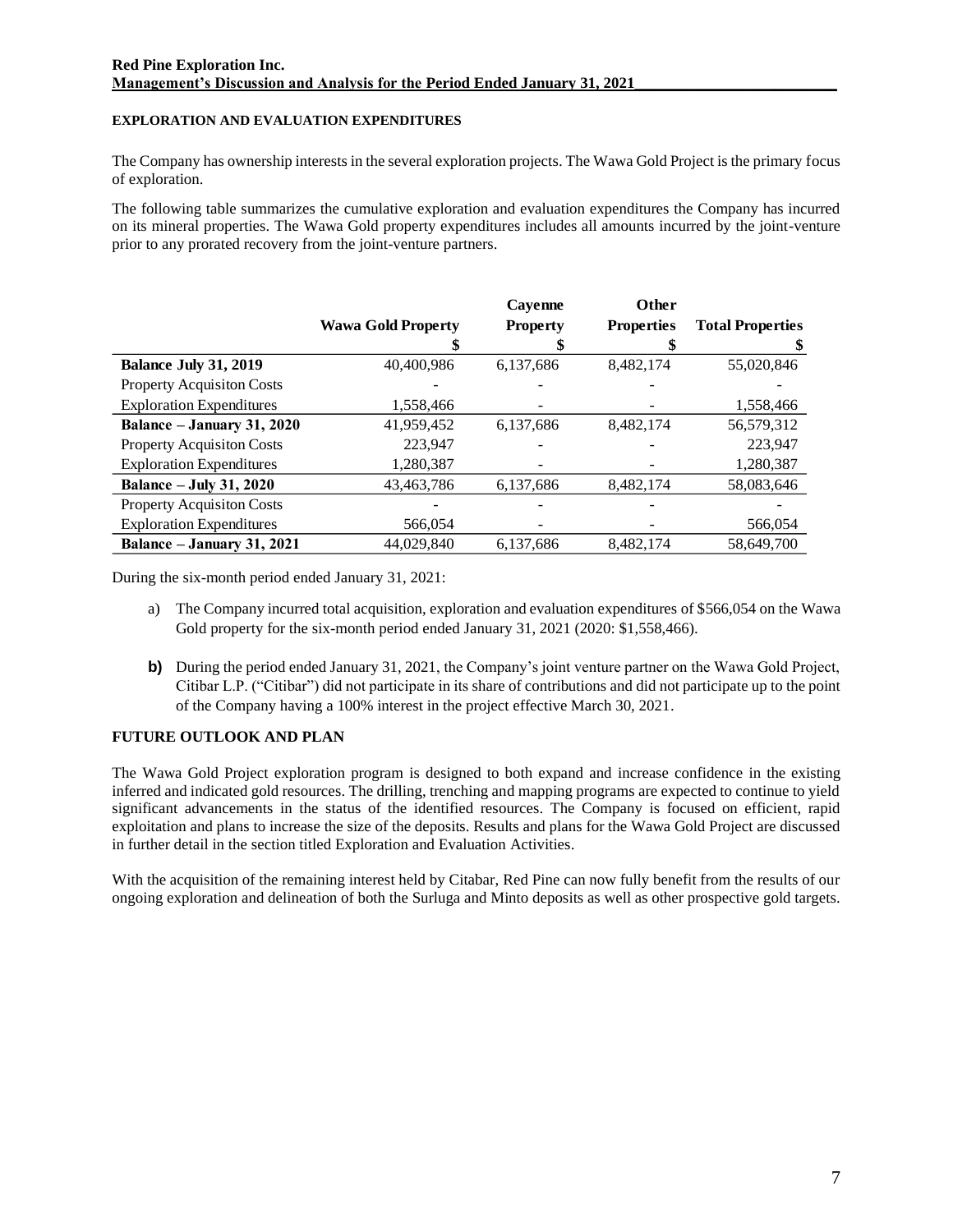# **RESULTS OF OPERATIONS**

The following are explanations of the material changes for the period ended January 31, 2020 compared to year ended January 31, 2021:

|                                               | Three-month period<br>ended | Three-month<br>period ended |  |
|-----------------------------------------------|-----------------------------|-----------------------------|--|
|                                               | <b>January 31, 2021</b>     | <b>January 31, 2020</b>     |  |
| <b>Expenses</b>                               |                             |                             |  |
| <b>Exploration Expenditures</b>               | \$<br>181,221               | <sup>\$</sup><br>546,292    |  |
| General and Adminstrative                     | 54,096                      | 13,383                      |  |
| Payroll & Professional Fees                   | 147,144                     | 301,471                     |  |
| Depreciation and Amortization                 | 24,029                      | 39,300                      |  |
| Interest Income                               | (442)                       | (106)                       |  |
| Lease accretion (gain)                        | 5,300                       |                             |  |
| Change in flow-through provision              | (27,190)                    |                             |  |
| Foreign Exchange Loss (Gain)                  |                             |                             |  |
| <b>Total Expense</b>                          | 384,159                     | 900,340                     |  |
| <b>Loss and Comprehensive Loss for Period</b> | \$<br>(384, 159)            | (900, 340)<br>\$            |  |
| Loss per share - basic and diluted            | \$<br>$(0.01)$ \$           | (0.02)                      |  |
| Weighted average shares outstanding           | 47,722,239                  | 40,561,895                  |  |

### **RESULTS OF OPERATIONS**

*Results for the period ended January 31, 2021*

- Exploration expenditures decreased to \$181,221 (2020: \$546,292) as expenditures were primarily attributable to maintaining the property in good standing while negotiating the buyout of Citibar's interest.
- There was no share based compensation in the respective 2021 or 2020 periods.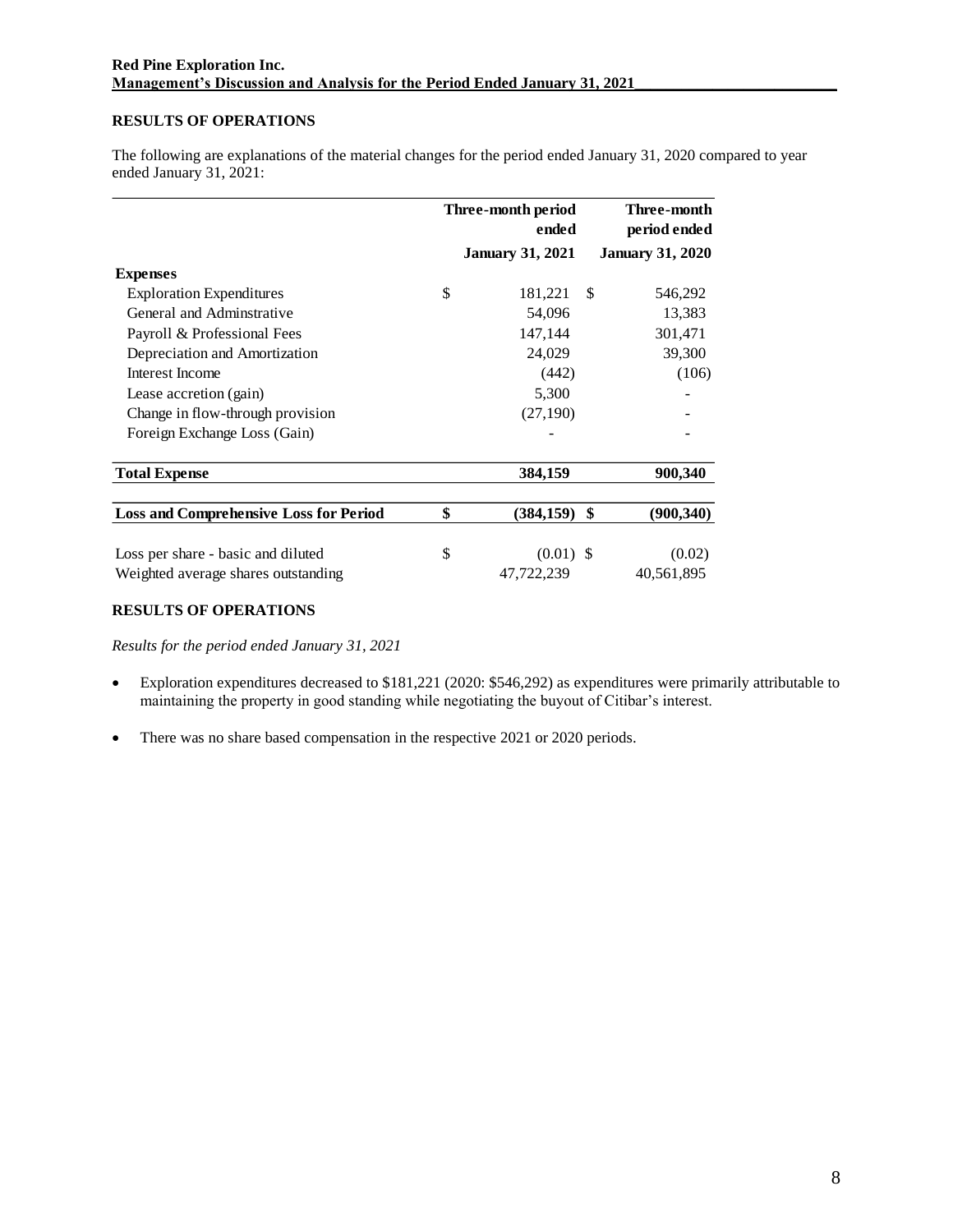### **QUARTERLY RESULTS OF OPERATIONS**

|                                             | <b>Ouarter Ended</b>    |                         |                      |                       |
|---------------------------------------------|-------------------------|-------------------------|----------------------|-----------------------|
|                                             | <b>January 31, 2021</b> | <b>October 31, 2020</b> | <b>July 31, 2020</b> | <b>April 30, 2020</b> |
|                                             |                         |                         |                      |                       |
|                                             |                         |                         |                      |                       |
| Exploration expenditures net of recoveries  | 181.221                 | 384,833                 | 771.587              | 732,747               |
| Loss and Comprehensive loss for the quarter | (384, 159)              | (505, 145)              | (992, 868)           | (850, 207)            |
| Basic and diluted loss per share            | (0.01)                  | (0.00)                  | (0.00)               | (0.00)                |
| Working Capital Surplus (Deficit)           | (287, 723)              | 82,181                  | 604,550              | 1,555,949             |

The following is selected quarterly information for the eight most recently completed quarters:

|                                             | <b>Ouarter Ended</b>    |                         |               |                       |
|---------------------------------------------|-------------------------|-------------------------|---------------|-----------------------|
|                                             | <b>January 31, 2020</b> | <b>October 31, 2019</b> | July 31, 2019 | <b>April 30, 2019</b> |
|                                             |                         |                         |               |                       |
| Exploration expenditures net of recoveries  | 546.292                 | 1,012,174               | 642,777       | 681,146               |
| Loss and Comprehensive loss for the quarter | (900, 340)              | (1,202,365)             | (1,693,765)   | (918, 052)            |
| Basic and diluted loss per share            | (0.00)                  | (0.00)                  | (0.00)        | (0.00)                |
| Working Capital Surplus (Deficit)           | (2,513,226)             | (82, 450)               | 2,056,740     | 2,424,129             |

#### *Results for the three-months ended January 31, 2021*

- Exploration expenditures were \$181,221 (2020: \$546,292) as there was no active exploration activities on the ground. The program was essentially suspended until suitable financing could be achieved.
- There was no recovery of exploration expenditures by the Company's joint venture partner, Citibar during the period
- Loss and Comprehensive Loss decreased to \$384,159 (2020: 900,340) primarily as a result of a reduced exploration program on the Wawa gold project.

### **OFF BALANCE SHEET TRANSACTIONS**

The Company does not have off-balance sheet arrangements including any arrangements that would affect the liquidity, capital resources, market risk support and credit risk support or other benefits.

#### **DIVIDENDS**

The Company has neither declared nor paid any dividends on its Common Shares. The Company intends to retain its earnings, if any, to finance growth and expand its operations and does not anticipate paying any dividends on its common shares in the foreseeable future.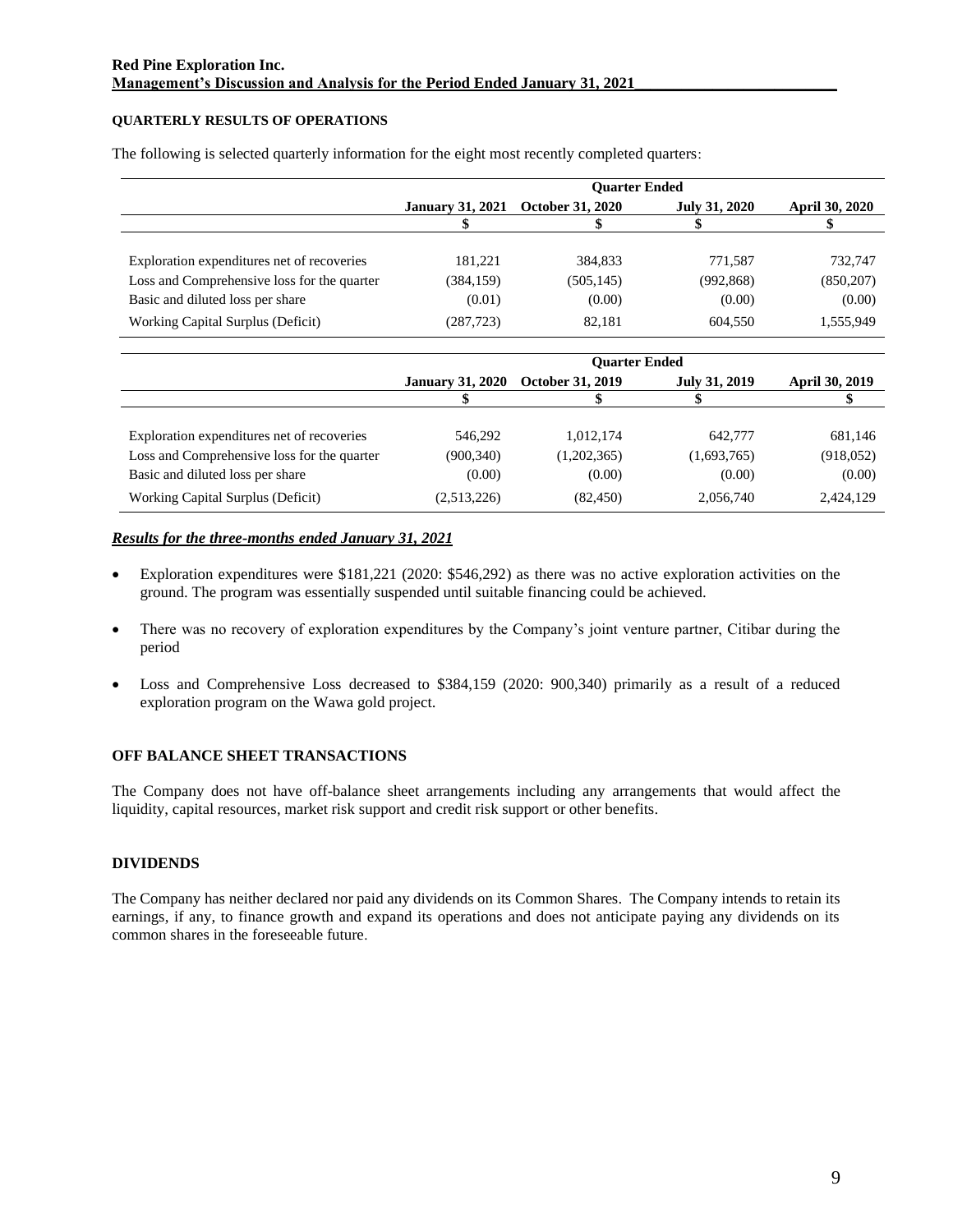# **RIGHT OF USE ASSET AND LEASE LIABILITY**

The following table sets out the changes to the carrying value of right of use asset and lease liability:

|                           | Six-month    | Six-month    |
|---------------------------|--------------|--------------|
|                           | period ended | period ended |
|                           | January 31,  | January 31,  |
|                           | 2021         | 2020         |
|                           | \$           | \$           |
| <b>Right of use asset</b> |              |              |
| Balance, opening          | 328,660      | 420,206      |
| Amortization              | (48, 057)    | (100, 561)   |
| <b>Balance</b>            | 280,603      | 319,645      |
| Lease liability           |              |              |
| Balance, opening          | 300,528      | 385,964      |
| <b>Lease accretion</b>    | 10,600       |              |
| Lease payments            | (55,209)     |              |
| <b>Balance, closing</b>   | 255,920      | 385,964      |
| <b>Current portion</b>    | 80,820       | 92,342       |
| Long term portion         | 175,100      | 293.622      |

On December 12, 2016, the Company signed an office space lease agreement for office space located at 145 Wellington Street West for seven (7) years from January 1, 2017 to December 31, 2023. The Company has a prepaid rent deposit totaling \$41,579, which is included in the right of use asset and amortized over the term of the lease.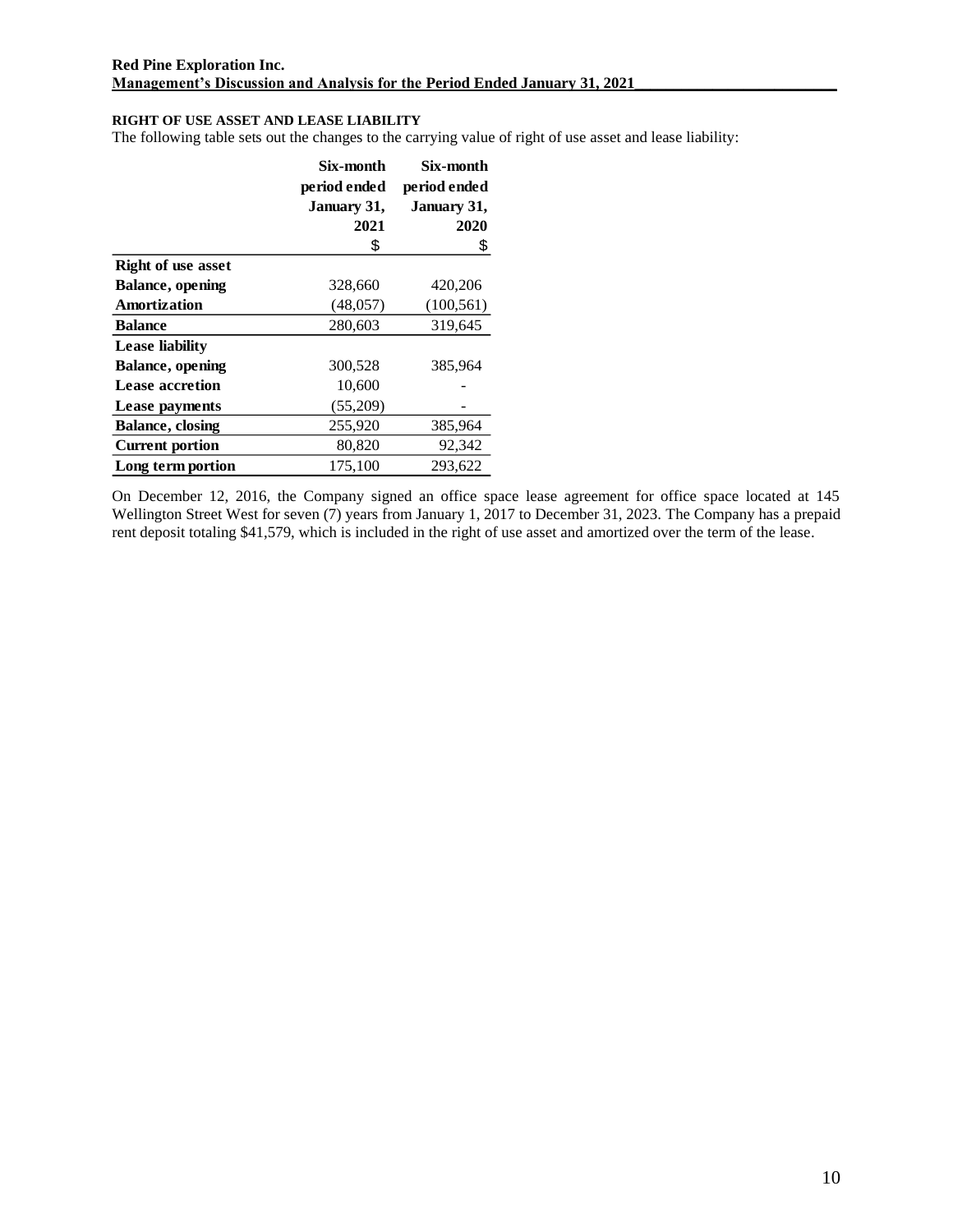# **FLOW-THROUGH EXPENDITURE COMMITMENTS**

During the year ended July 31, 2015, the Company recorded a contingent provision of \$200,000 to recognize the obligation to flow-through subscribers of the 2011 series, which was calculated using a 35% combined rate applied against the estimated CEE shortfall.

Based on the results of a CRA audit completed in March 2016 of qualified CEEs incurred during the years ended December 31, 2011 and 2012, it was determined there was a shortfall of \$227,592 and \$526,743 for the 2011 and 2012 F/T series, respectively. As a result, the total provisions for the obligations to flow-through subscribers were increased by \$64,000 during the year ended July 31, 2016.

The following table sets out the changes to the provision for the obligation to flow-through subscribers:

| <b>Financing Series</b>                         | 2010 F/T Series<br>with CEE<br><b>Commitments to the</b><br><b>Calendar Year</b><br>Ending<br><b>December 31, 2011</b><br>\$ | 2011 F/T Series<br>with CEE<br><b>Commitments to the</b><br><b>Calendar Year</b><br>Ending<br>December 31, 2012<br>\$ | <b>Total</b><br><b>Provision</b> |
|-------------------------------------------------|------------------------------------------------------------------------------------------------------------------------------|-----------------------------------------------------------------------------------------------------------------------|----------------------------------|
| Balance – January 31, 2020 and July<br>31, 2020 | 42,429                                                                                                                       | 68,447                                                                                                                | 110,876                          |
| Change in flow-through provision                | (20, 810)                                                                                                                    | (33,570)                                                                                                              | (54, 380)                        |
| <b>Balance - January 31, 2021</b>               | 21,619                                                                                                                       | 34,877                                                                                                                | 56,496                           |

During the six-month period ended January 31, 2021, \$nil settlements occurred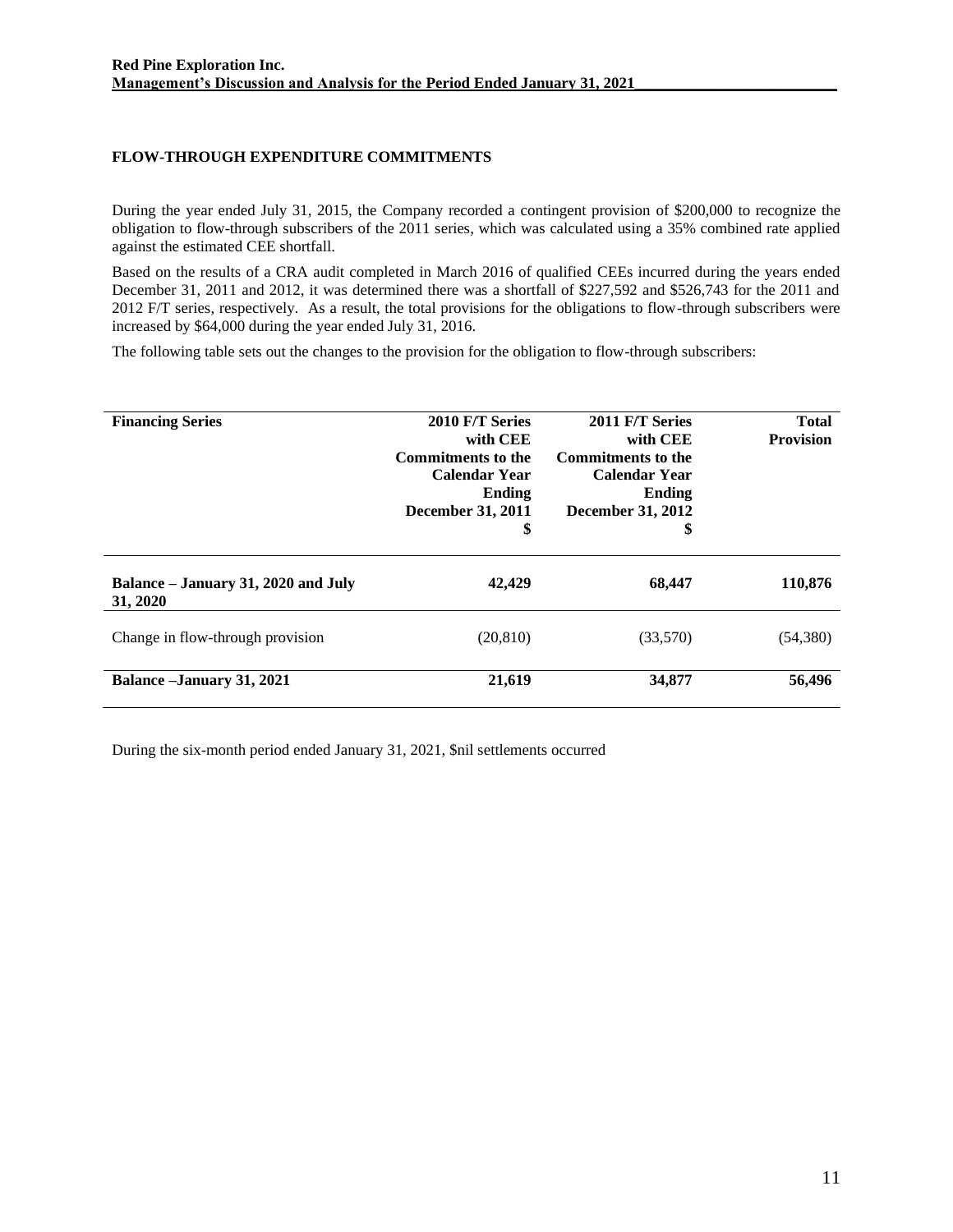### **RELATED PARTY EXPENDITURES AND BALANCE**

Related parties as defined by IAS 24 *Related Party Disclosures* include the members of the Board of Directors, key management personnel and any companies controlled by these individuals. Key management personnel include those persons having authority and responsibility for planning, directing and controlling activities of the Company. Key management personnel for the Company consist of the CEO and CFO.

|                           | Six months ended January 31, |         |
|---------------------------|------------------------------|---------|
|                           | 2021                         | 2020    |
|                           |                              | S       |
| Short term benefits $(1)$ | 71.499                       | 133,725 |
| Share based payments (2)  |                              |         |
|                           | 71.499                       | 133,725 |

(1) Includes payroll and professional fees.

(2) Represents the expense of stock options vested during the period

As of January 31, 2021, the following related party balances were outstanding:

Included in accounts payable is an amount of \$64,296 (January 31, 2020, accounts payable: \$174,789) related to exploration, rent and general & administrative charges from companies under common management. The Companies share the services of certain senior officers along with other administrative services including office rental.

Directors and Officers of the Company acquired a total of 554,643 units in the financing that closed December 31, 2019.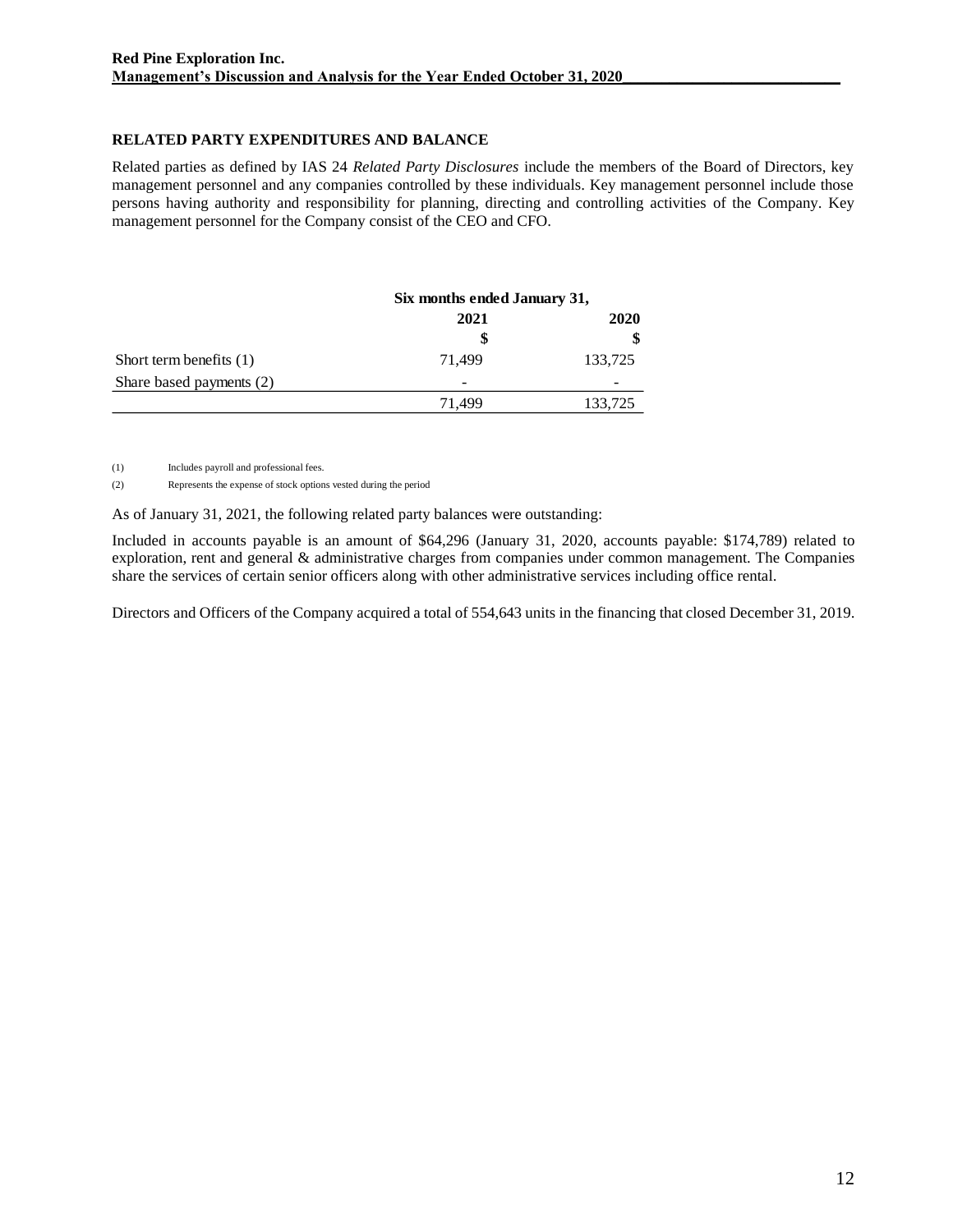#### **SHARE CAPITAL**

.

The Company's share capital and equity instruments outstanding comprised the following:

|                                               | <b>January 31, 2021</b> | July 31, 2020 |
|-----------------------------------------------|-------------------------|---------------|
| <b>Issued:</b> Fully paid common shares       | 47,722,239              | 477,222,387   |
| <b>Issued:</b> Common share purchase warrants | 10,202,516              | 128,897,639   |
| <b>Issued:</b> Stock options                  | 1,070,550               | 23,662,023    |

As at the date of this MD&A, the fully paid common shares outstanding of the Company was 95,579,825.

Effective March 15, 2021 the Company completed a one (1) new for every ten (10) old consolidation (10:1) of its Common Shares. There will be no name change in conjunction with the Consolidation. The Company will continue to trade under the symbol "RPX" on the TSXV. There were 477,222,387 Common Shares outstanding; after giving effect to the Consolidation there will be approximately 47,722,239 Common Shares outstanding. The share consolidation has been applied retrospectively within the condensed interim consolidated financial statements.

#### **LIQUIDITY AND CAPITAL MANAGEMENT**

As at January 31, 2021, the Company had a working capital deficit of \$287,723 (July 31, 2020: surplus \$604,550) and an accumulated deficit of \$70,127,203 (July 31 2020: \$ 69,237,900). The Company had a net loss from operations for the six-month period ended January 31, 2021 of \$889,303 (January 31, 2020: \$2,102,704).

There were no changes in the Company's approach to capital management during the six-month period ended January 31, 2021.

In managing liquidity, the Company's primary objective is to ensure the entity can continue as a going concern while raising additional funding to meet its obligations as they come due. The Company's operations to date have been funded by issuing equity. The Company expects to improve the working capital position by securing additional financing.

The Company's investment policy is to invest excess cash in very low risk financial instruments such as term deposits or by holding funds in high yield savings accounts with major Canadian banks. Financial instruments are exposed to certain financial risks, which may include currency risk, credit risk, liquidity risk and interest rate risk.

The Company's mineral property interests are all in the exploration stage, as such the Company is dependent on external financing to fund its exploration activities and administrative costs. Management continues to assess the merits of mineral properties on an ongoing basis and may seek to acquire new properties or to increase ownership interests if it believes there is sufficient geologic and economic potential.

Management mitigates the risk and uncertainty associated with raising additional capital in current economic conditions through cost control measures that minimizes discretionary disbursements and reduces exploration expenditures that are deemed of limited strategic value.

The Company manages the capital structure (consisting of shareholders' deficiency) on an ongoing basis and adjusts in response to changes in economic conditions and risks characteristics of its underlying assets. Adjustments to the Company's capital structure may involve the issuance of new shares, assumption of new debt, acquisition or disposition of assets, or adjustments to the amounts held in cash, cash equivalents and short-term investments.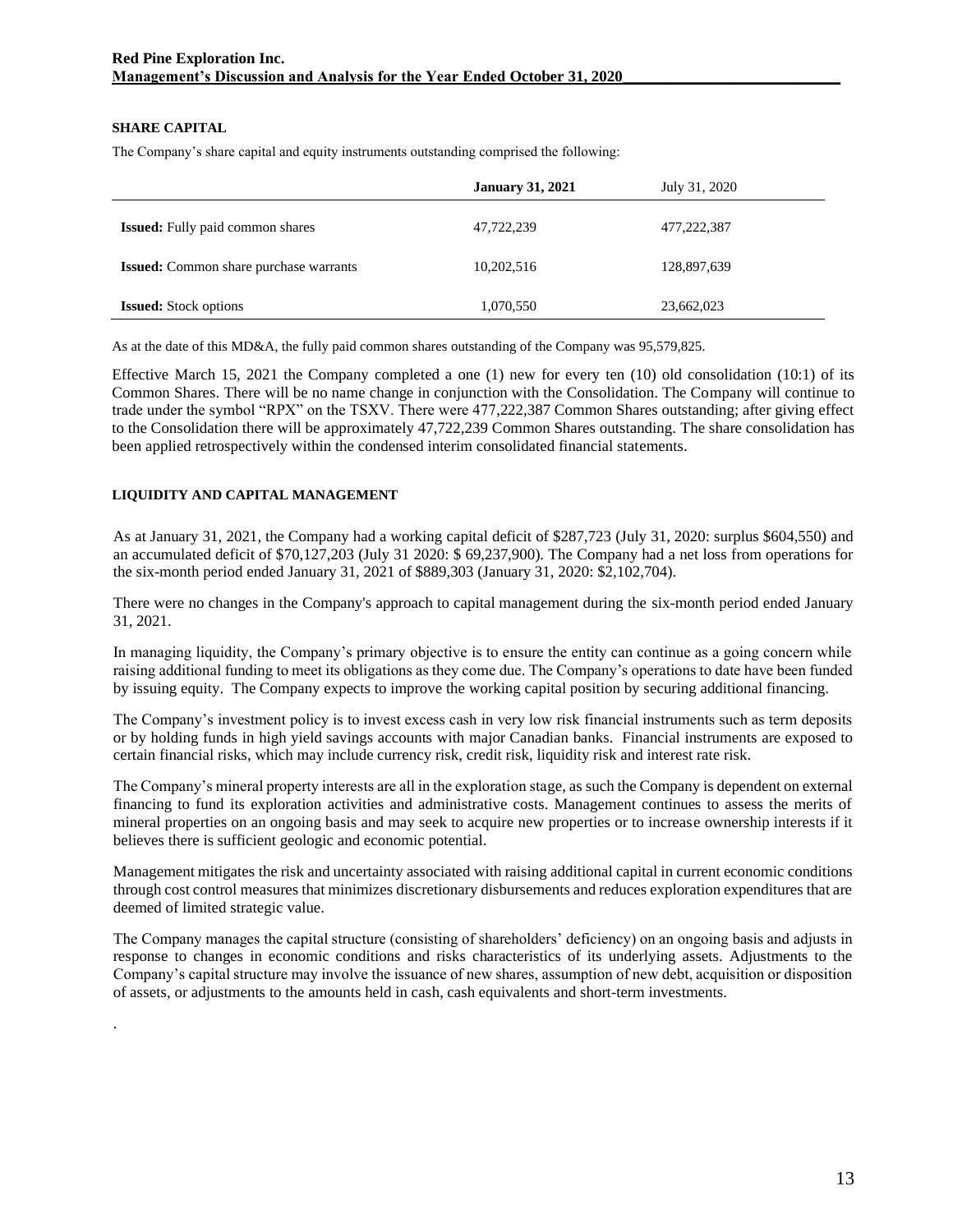# **Financial Instrument Risk Factors**

The following disclosures are to enable users of the condensed interim consolidated financial statements to evaluate the nature and extent of risks arising from financial instruments at the end of the reporting period:

#### *Credit risk*

The Company's credit risk is the risk of counterparty default on cash and cash equivalents held on deposit with financial institutions. The Company manages this risk by ensuring that deposits are only held with large Canadian banks and financial institutions. The amount receivable is primarily HST due from the Canadian government.

#### *Liquidity risk*

The Company's liquidity risk is the risk that the Company has insufficient funds to settle its contractual financial liabilities. The Company manages this risk through a budgeting process that ensures sufficient funds are available as contractual cash flows become due.

As at January 31, 2021, the Company had a cash and cash equivalents balance of \$137,335 (July 31, 2020: \$647,920) to settle current liabilities of \$551,929 (July 31, 2020: \$527,781).

While the Company has been successful in obtaining required funding in the past, there is no assurance that future financings will be available.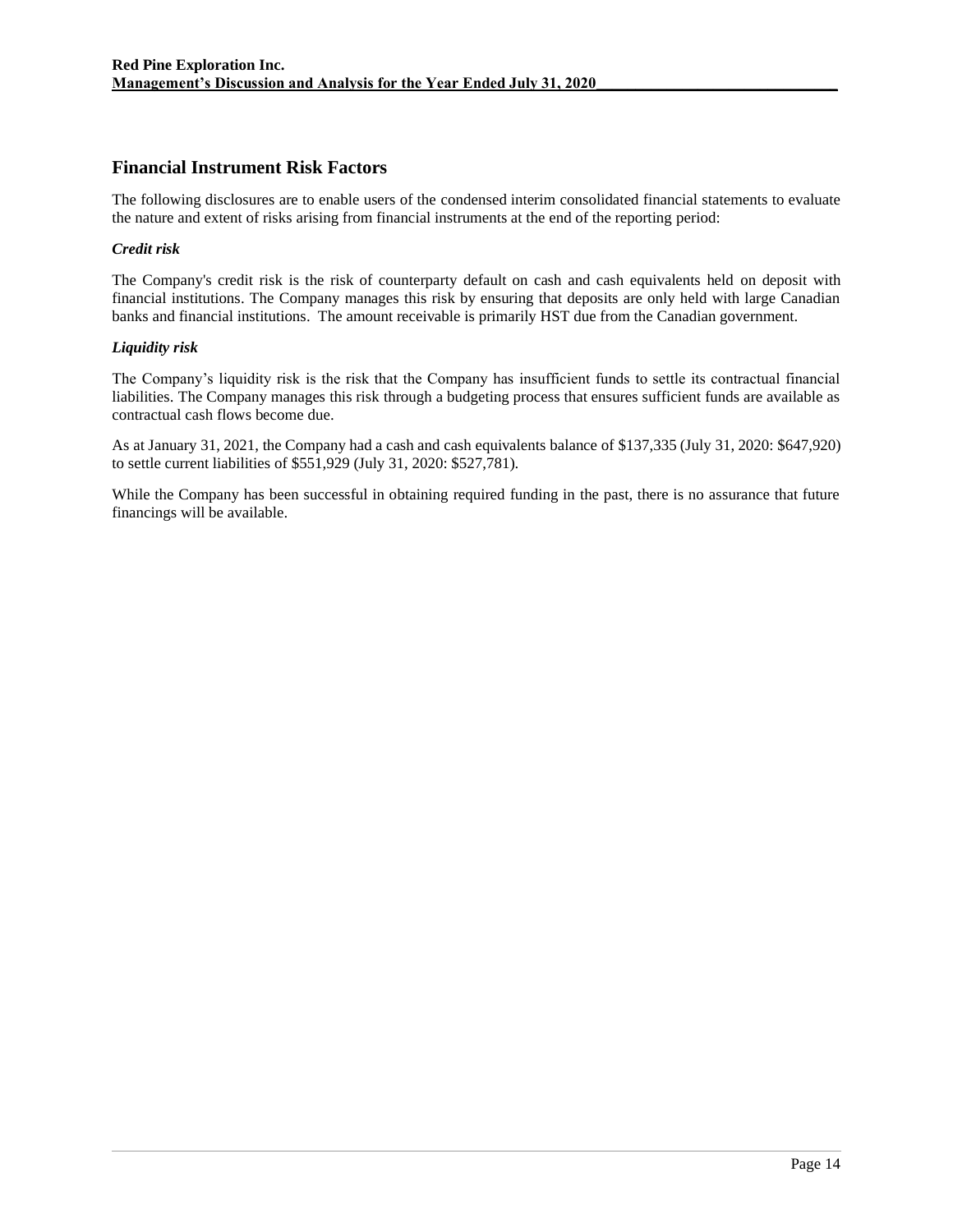# **Financial Instrument Risk Factors (continued)**

# *Market risks*

The Company's market risk arises from changes in interest rates and commodity prices that could have an impact on profit and loss. This includes:

- Interest rate risk, is the sensitivity of the fair value or of the future cash flows of a financial instrument to changes in interest rates. The Company does not have any financial assets or liabilities that were subject to variable interest rates.
- Commodity price risks, particularly with respect to gold, is the sensitivity of the fair value of, or of the future cash flows, from mineral assets. The Company manages this risk by continually monitoring base and precious metal prices and commodity price trends to determine the appropriate timing for funding the exploration or development of its mineral assets, or for the acquisition or disposition of mineral assets. The Company does not have any mineral assets at the development or production stage carried at historical cost. The Company has expensed the acquisition and exploration costs of its exploration stage mineral assets.
- Marketable securities risk, is the sensitivity of the fair value of marketable securities to supply and demand for marketable securities. The Company manages this risk by continually monitoring the market pricing and trends of its portfolio of securities to determine the appropriate timing to complete any acquisitions or dispositions. The Company has determined the marketable securities risk at period-end is minimal.
- Currency risk, is the sensitivity of the fair value or of the future cash flows of financial instruments to changes in foreign exchange rates. The Company does not have any financial assets or liabilities that were subject to variable foreign exchange rates and as such the Company is not subject to currency risk.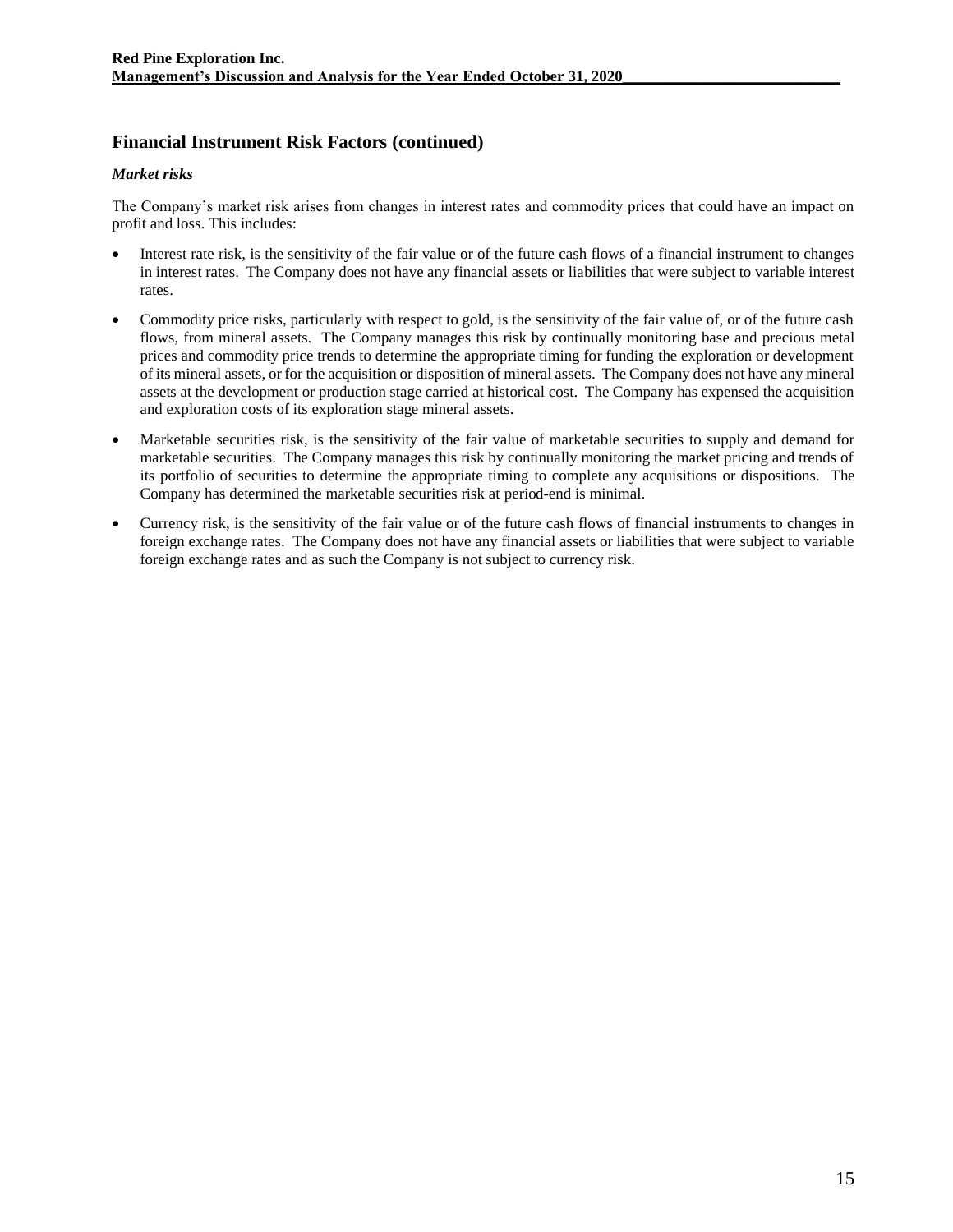#### **SUBSEQUENT EVENTS**

Effective March 15, 2021 the Company completed a one (1) new for every ten (10) old consolidation (10:1) of its Common Shares. There was no name change in conjunction with the Consolidation. The Company will continue to trade under the symbol "RPX" on the TSXV. There were 477,222,387 Common Shares outstanding; after giving effect to the Consolidation there are approximately 47,722,239 Common Shares outstanding. The share consolidation has been applied retrospectively within the condensed interim consolidated financial statements.

Red Pine appointed Mr. Paul Martin as a Director and nonexecutive Chair of the Company, effectively February 22, 2021.

On February 22, 2021 the Company entered into a definitive securities purchase agreement (the "Agreement") with the holders (the "Vendors") of the partnership interests in Citabar Limited Partnership ("Citabar"), which would result in Red Pine consolidating a 100% ownership in the Wawa Gold Project located near Wawa, Ontario through the acquisition of all of the partnership interests in Citabar (the "Transaction"). The purchase price (the "Purchase Price") for the Transaction was \$12,605.396 was payable in a combination of a minimum of \$8,575,905 in cash, common shares of Red Pine, the set-off of \$1,104,081 in amounts owed by Citabar to Red Pine as well as the grant to the Vendors of a 2% net smelter return royalty ("NSR") valued at \$160,000 on production from the Wawa Gold Project, of which 1.5% of the 2% NSR is subject to a buyback for a total cost of \$1.75 million.

On March 30, 2021, the Company announced that it had completed the Transaction and as a result Red Pine now holds a 100% consolidated ownership interest in the Wawa Gold Project .

To finance the Transaction, the Company completed a private placement financing of subscription receipts on March 23, 2021 for gross proceeds of \$20,026,805 (the "Financing"). The proceeds were placed in escrow with the Company's transfer agent pending satisfaction of all conditions precedent to the Transaction.

As a result, on March 30, 2021, 37,567,400 subscription receipts of the Company were each automatically exercised for one common share of the Company and 5,555,212 tranche 1 flow-through subscription receipts of the Company (the "Tranche 1 FT Subscription Receipts") and 4,496,403 tranche 2 flow-through subscription receipts of the Company (the "Tranche 2 FT Subscription Receipts" and together with the Tranche 1 FT Subscription Receipts, the "FT Subscription Receipts") were each automatically exercised for the right (each, a "Right") to subscribe for one common share of the Company that qualifies as "flow through" share within the meaning of the *Income Tax Act* (Canada) pursuant to subscription and renunciation agreements entered into by the Company and the subscribers of the FT Subscription Receipts following the issuance of the Rights. Following the transactions described above, a total of 47,619,015 common shares have been issued in connection with the Financing. A portion of the net proceeds of the Financing were used to satisfy the cash portion of the Purchase Price of the Transaction. In connection with the Financing, the Company issued compensation warrants equal to 6% of the securities sold in the Offering, or 2,825,640 compensation warrants, to the agents in the Offering with each such compensation warrant being exercisable to acquire one common share of the Company for a period of 24 months following the issuance thereof at a price of \$0.40 per share and paid cash commissions of a total of \$1,189,008 to the agents. In connection with the Transaction, the Company paid a cash fee of \$400,000 and issued 226,244 common shares pursuant to a financial advisory services agreement.

Pursuant to the terms of the Transaction, Red Pine satisfied the Purchase Price through the payment of C\$11,341,315 in cash, the granting of the NSR and the set-off of \$1,104,081payable to Red Pine by Citabar. Red Pine elected to pay more than the minimum cash payment and therefore did not issue any common shares to the Vendors in connection with the Transaction. The remaining funds, after deduction for costs, will be used in accordance with the terms of the Agreement.

#### **RISKS AND UNCERTAINTIES**

The operations of the Company are speculative due to the high-risk nature of its business, which is the acquisition, financing, exploration and development of mining properties. Additional risks not currently known to the Company, or that the Company currently deems immaterial, may also impair the Company's operations. If any of the following risks actually occur, the Company's business, financial condition and operating results could be adversely affected.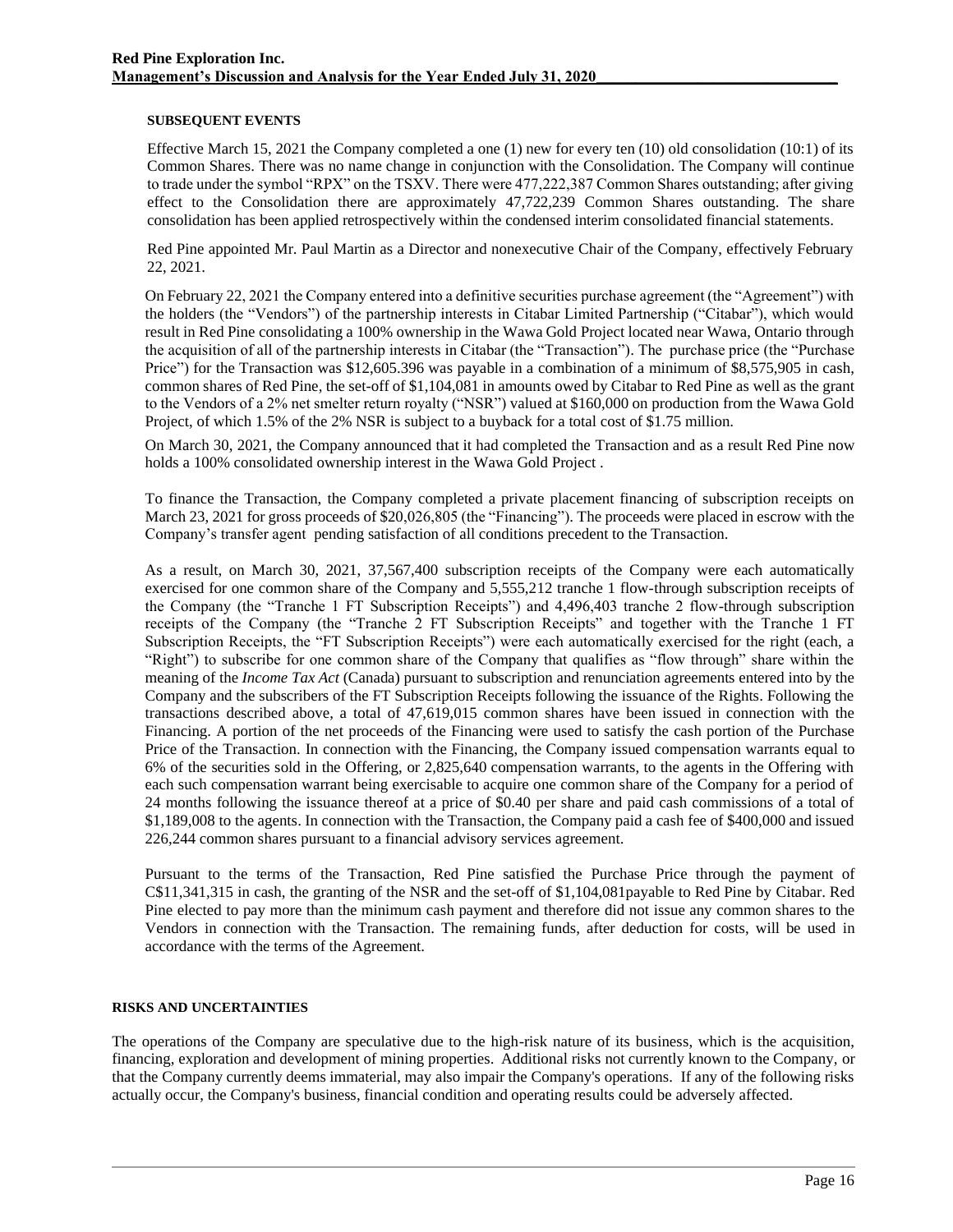### *Management*

The success of the operations and activities of the Company is dependent to a significant extent on the efforts and abilities of its management, outside contractors, experts and other advisors. Investors must be willing to rely to a significant degree on management's discretion and judgement, as well as the expertise and competence of the outside contractors, experts and other advisors. The Company does not have a formal program in place for succession of management and training of management. The loss of one or more of the key employees or contractors, if not replaced on a timely basis, could adversely affect the Company operations and financial performance.

## *Credit risk*

The Company deposits cash with financial institutions it believes to be creditworthy. In some circumstances, cash balances at these financial institutions may exceed the federally guaranteed amount. The Company's current credit risk is primarily attributable to cash and amount receivable. Cash is held with a reputable, Tier A Canadian chartered bank and as such, management believes the risk of loss to be minimal. Amount receivable is due from the federal government of Canada and receivables from related parties. Management believes that the credit risk with respect to financial instruments included in HST recoverable is minimal and remote.

### *Liquidity risk*

The Company's ability to remain liquid over the long term depends on its ability to obtain financing necessary to complete exploration and development of its mineral properties and their future profitable production or, alternatively, upon the Company's ability to dispose of its interest on an advantageous basis.

# *Currency risk*

The Company has no foreign currency denominated assets or liabilities. Major purchases are transacted in Canadian dollars and therefore the Company has no material foreign currency exposure.

### *Interest rate risk*

The Company's cash balance is subject to changes in interest rates. Interest rate risk is minimal.

#### *Tax risk*

The Company has commitments to incur Canadian Exploration Expenditures. Any shortfall could result in tax penalties assessed by the Canada Revenue Agency.

### *Equity price risk*

Market risk arises from the possibility that changes in market prices will affect the value of financial instruments of the Company. Except for marketable securities, the Company's other financial instruments (cash, amount receivable, accounts payable and accrued liabilities) are not subject to price risk.

### *Commodity price risk*

The Company is exposed to price risk with respect to gold and other commodity prices, such prices impacting the future economic feasibility of its exploration properties. The Company closely monitors gold and other commodity prices to determine the appropriate course of action to be taken by the Company.

### *Additional capital*

The exploration activities of the Company may require substantial additional financing. Failure to obtain sufficient financing may result in delaying or indefinite postponement of exploration and development of any of the Company's properties. There can be no assurance that additional capital or other types of financing will be available if needed or that, if available, the terms of such financings will be favourable to the Company. In addition, low commodity prices may affect the Company's ability to obtain financing.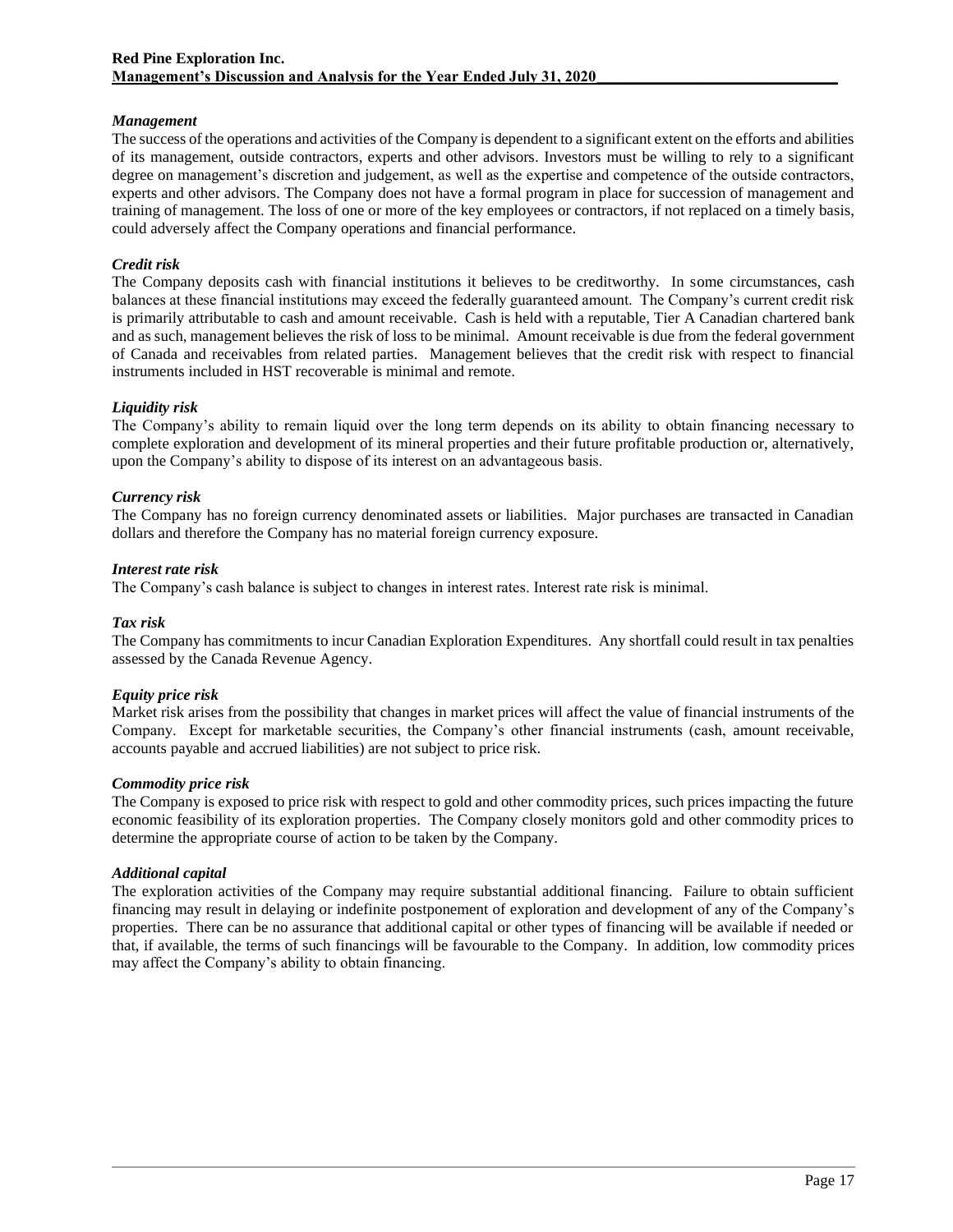## *Environmental and permitting*

The Company's current or future operations, including development activities, are subject to environmental regulations, which may make operations not economically viable or prohibit them altogether. All aspects of the Company's operations are subject to environmental regulation in the various jurisdictions in which it operates. These regulations, among other things, mandate the maintenance of air and water quality standards, land reclamation, transportation, storage and disposal of hazardous waste. Environmental legislation is evolving in a manner which will require stricter standards and enforcement, increased fines and penalties for non-compliance, more stringent environmental assessments of proposed projects and a heightened degree of responsibility for companies and their officers, directors, and employees. There is no assurance that future changes in environmental regulation, if any, will not adversely affect the Company's operations.

### *Acquisition*

The Company uses its best judgment to acquire mining properties for exploration and development. In pursuit of such opportunities, the Company may fail to select appropriate acquisition candidates or negotiate acceptable agreements, including arrangements to finance the acquisitions and development, or integrate such opportunity and their personnel with the Company. The Company cannot assure that it can complete any acquisition that it pursues or is currently pursuing, on favourable terms, or that any acquisition completed will ultimately benefit the Company.

#### *Competition*

The mining industry is intensely competitive in all its phases, and the Company competes with many companies possessing greater financial resources and technical facilities than the Company. Competition in the mining business could adversely affect the Company's ability to acquire suitable producing properties or prospectus for mineral exploration in the future.

#### *Political risk*

All the Company's mineral properties are located in Canada. Accordingly, the Company is subject to risks normally associated with exploration for and development of mineral properties in Canada, which the Company believes to be low.

### *Business risk*

There are numerous business risks involved in the mineral exploration industry. The Company may not own 100% of a mineral concession or joint venture. Similarly, any non-compliance with or non-satisfaction of the terms of the Option by the Company could affect its ability to exercise the Option and earn its interest in the mining concessions and assets relating to properties.

#### *Surface Rights*

Mining concessions may not include surface rights and there can be no assurance that the Company will be successful in negotiating long term surface rights access agreements in respect of the properties. Failure to obtain surface rights could have an adverse impact on the Company's future operations.

### **GOING CONCERN**

Red Pine Exploration Inc. (the "Company" or "Red Pine") was founded in 1936 under the laws of Ontario, Canada for the acquisition, exploration, and development of mining properties. The Company's head office and primary location of its registered records is 145 Wellington Street West, Suite 1001, Toronto, Ontario, M5J 1H8. The Company is currently in the exploration stage and has not commenced any commercial operations.

The accompanying Consolidated Financial Statements have been prepared on the basis of a going concern, which contemplates the realization of assets and liquidation of liabilities in the normal course of business.

As at October 31, 2020, the Company had a working capital surplus of \$82,181 (July 31, 2020: surplus \$604.550) and an accumulated deficit of \$69,743,045 (July 31 2020: \$ 69,237,900). The Company had a net loss from operations for the three-month period ended October 31, 2020 of \$505,145 (October 31, 2019: \$1,202,365).

In assessing whether the going concern assumption is appropriate, management considers all available information about the future, which is at least, but not limited to, twelve months from the end of the reporting period. The Company's ability to continue operations and fund its mining interest expenditures is dependent on management's ability to secure additional financing. Management is actively pursuing such additional sources of financing, and while it has been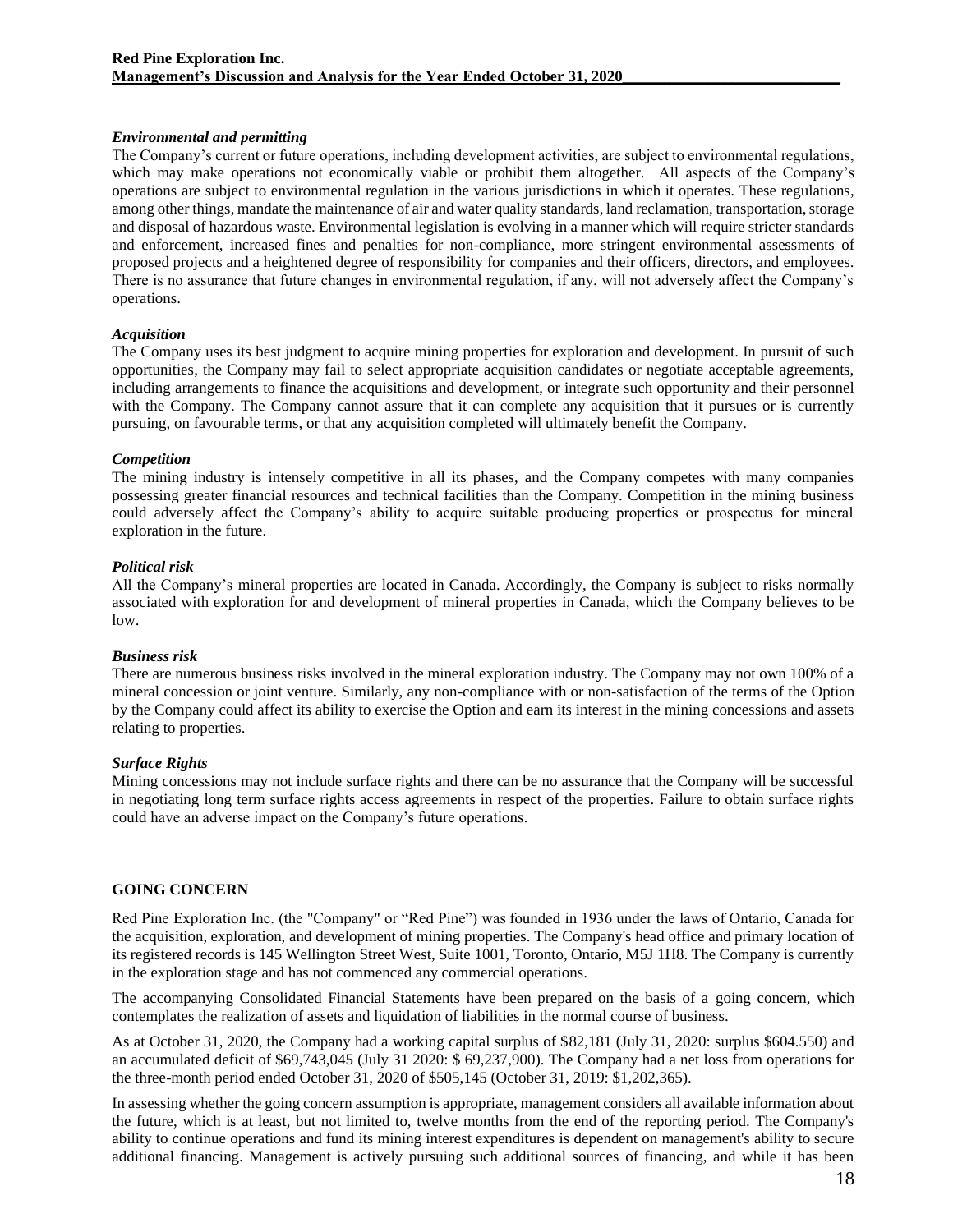successful in doing so in the past, there can be no assurance it will be able to do so in the future. The Company is currently in the exploration stage and has not commenced commercial operations. These conditions cast significant doubt about the Company's ability to continue as a going concern.

The accompanying Consolidated Financial Statements do not give effect to adjustments that would be necessary should the Company be unable to continue as a going concern and therefore need to realize its assets and liquidate its liabilities and commitments in other than the normal course of business and at amounts different from those in the accompanying Consolidated Financial Statements.

# **CRITICAL ACCOUNTING POLICIES AND ESTIMATES**

### *(a) Statement of compliance*

These Consolidated Financial Statements have been prepared in accordance and comply with International Financial Reporting Standards ("IFRS") as issued by the International Accounting Standards Board ("IASB") and interpretations issued by the IFRS Interpretations Committee ("IFRIC").

The condensed interim consolidated financial statements were approved by the Board of Directors on December 18, 2020.

# *(b) Basis of presentation*

These Consolidated Financial Statements have been prepared on a historical cost basis except for certain financial instruments that have been measured at fair value. In addition, these Consolidated Financial Statements have been prepared using the accrual basis of accounting, except for cash flow information.

# *(c) Basis of consolidation*

These Consolidated Financial Statements include the accounts of the Company and its wholly owned subsidiary Augustine Ventures Inc. All intercompany balances and transactions have been eliminated.

## *(d) Significant accounting judgements and estimates*

The preparation of these Consolidated Financial Statements requires management to make estimates and assumptions that affect the reported amounts of assets and liabilities at the date of the financial statements and reported amounts of expenses during the reporting period.

Actual outcomes could differ from these estimates. The Consolidated Financial Statements include estimates which, by their nature, are uncertain. The impacts of such estimates are pervasive throughout the consolidated financial statements and may require accounting adjustments based on future occurrences. Revisions to accounting estimates are recognized in the period in which the estimate is revised and also in future periods when the revision affects both current and future periods. Significant accounting judgments, estimates and underlying assumptions are reviewed on an ongoing basis.

Significant assumptions about the future and other sources of estimation uncertainty that management has made at the end of the reporting period, that could have an effect on the amounts recognized in the Consolidated Financial Statements relate to the following: